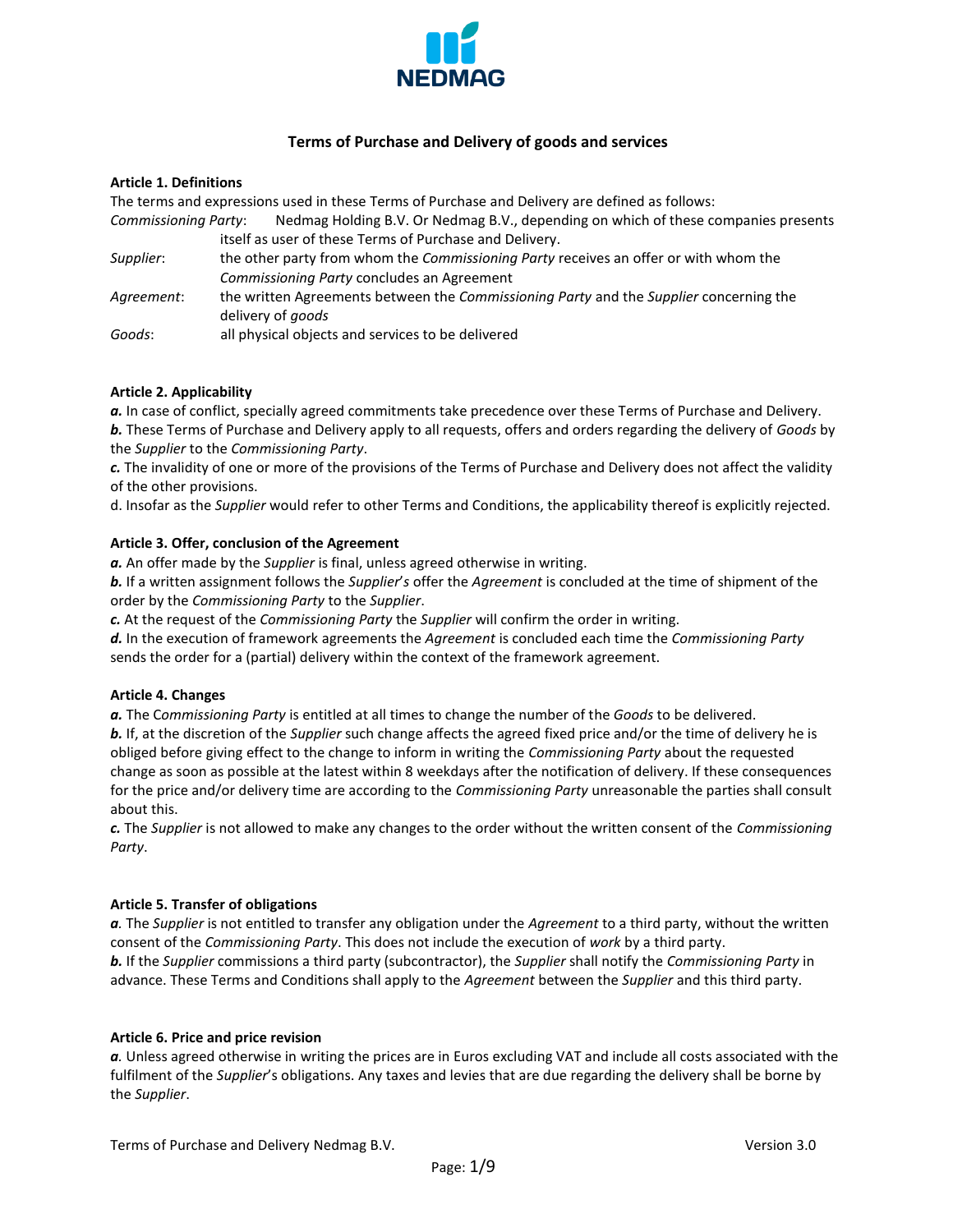

*b.* The prices are fixed, unless the *Agreement* states circumstances that may lead to a price amendment as well as the manner in which the amendment takes place.

*c.* If the prices generally charged by the *Supplier* for the *Goods* to be delivered to the *Commissioning Party* are reduced during the term of the Agreement the price for the *Commissioning Party* shall be lowered accordingly. Such a price reduction will not be deducted from any agreed discounts.

## **Article 7. Invoicing and payment**

*a.* Invoicing will take place, indicating the order number, to crediteuren@nedmag.nl, simultaneously with or immediately after the delivery of the *Goods*, in accordance with the order sent by the *Commissioning Party*.

*b.* Shared invoices or instalment invoices as well as invoices without order number are not accepted and returned immediately, unless agreed otherwise in writing.

*c.* Payment of the invoice including VAT takes place after deduction of a possible credit restriction within the period stated on the order after receipt of the invoice and approval of the *Goods*.

*d.* The *Commissioning Party* is entitled to suspend the payment if he finds a shortcoming in the *Goods* and any installation / assembly thereof.

*e.* The C*ommissioning Party* has the right to reduce the amount of the invoice by the amount that the *Supplier* owes to the *Commissioning Party*.

*f.* Payment by the Commissioning Party does not constitute a waiver of rights in any way.

*g.* The *Supplier*'s claim for payment of the delivery shall expire after a period of 1.5 years after acceptance of the *Goods*.

## **Article 8. Time of delivery**

*a.* The agreed time of delivery must be considered to be fatal.

*b.* The *Supplier* must immediately notify the *Commissioning Party* in writing about any imminent delivery delay. This does not affect the possible consequences of this delay pursuant to the *Agreement* or to legal provisions. **c.** Without prejudice to Article 14 the *Supplier* is liable for any damage that the *Commissioning Party* suffers due to the delay as well as late notification of (probable) delay.

### **Article 9. Delivery**

*a.* Delivery will take place in Veendam at the address specified by the *Commissioning Party* in accordance with the applicable INCOTERMS Delivered Duty Paid (DDP) unless agreed otherwise in writing.

*b.* The C*ommissioning Party* has the right to postpone the delivery. The *Supplier* shall, at the expense and risk of the *Supplier* in this case store, preserve, protect and insure the *Goods* in a properly packed, separated and identifiable manner. Delay of delivery will be a maximum of 90 days.

**c.** Without prejudice to Article 21 the *Supplier* is obliged to take out sufficient insurance against the risks of the during the transport to the *Commissioning Party*'s satisfaction.

### **Article 10. shortcoming**

*a.* In the event of an attributable failure on the part of *Supplier* other than intended under Article 8 Paragraph a the *Supplier* shall be given notice of default in writing and a further period for performance is set. Failure to observe this further period shall automatically lead to the S*u*pplier being in default*.*

*b.* The statutory interest on amounts that the *Commissioning Party* has paid in advance will be set off against the invoices payable over the period of the default.

### **Article 11. Warranty**

*a.* By accepting the order the *Supplier* acknowledges to be sufficiently informed about application of the *Goods* desired by the *Commissioning Party* and ensures that the *Goods* and any installation / assembly thereof are appropriate for that application.

*b*. With due observance of the provisions in the *Agreement*, the *Goods* to be delivered must:

- be in accordance with what is stated in the contract with regard to quantity, description and quality;

- be manufactured properly;
- be appropriate for the purpose of the *Commissioning Party.*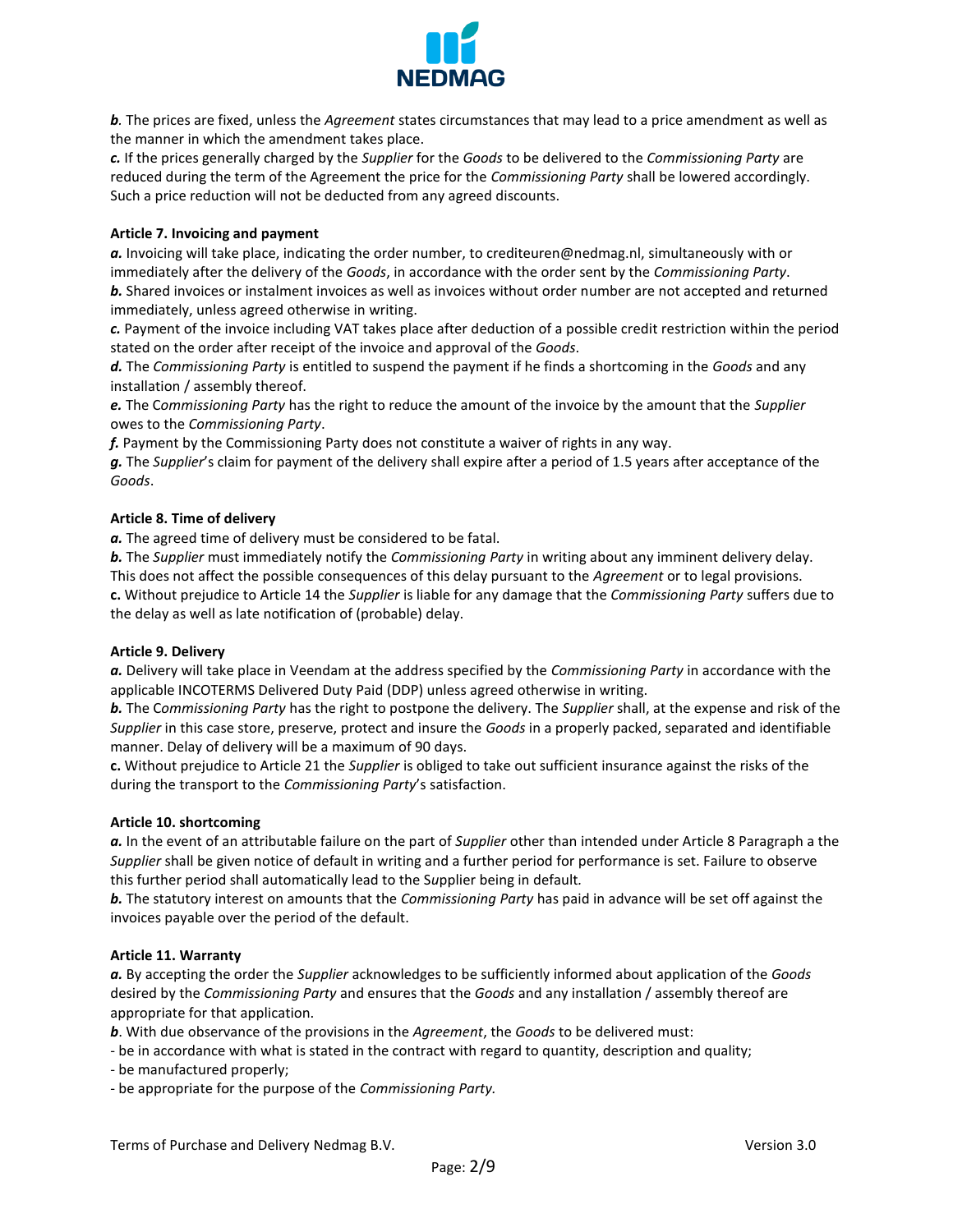

*c.* The *Supplier* ensures that the *Goods* are complete. He will ensure that all relevant items, such as but not limited to: all parts auxiliary materials, attachments, tools, source codes, spare parts, user instructions and instruction manuals, required for the realisation of the objective indicated by the *Commissioning Party* are included even if not explicitly mentioned.

*d.* The *Supplier* ensures that the *Goods* delivered meet all relevant legal provisions concerning, among other things, quality, environment, safety, health and standards.

*e.* A warranty period of at least one (1) year after commissioning will apply to the *Goods*, unless the *Commissioning Party* can derive a longer term from the law or the *Agreement*. The agreed warranty shall in any case imply that the *Supplier* will repair any defect notified by the Commissioning Party as soon as possible at the expense of the *Supplier* including additional costs. If the *Supplier* has amended, repaired or replaced *Goods* or parts based on this obligation the full warranty period will become effective again in respect of these *Goods* or parts.

## **Article 12. Intellectual and industrial property rights**

*a.* The Supplier guarantees that the use of the products, including resale, does not infringe any third-party rights (including industrial and/or intellectual property rights).

*b.* The *Supplier* shall indemnify the *Commissioning Party* against any claims arising from an infringement (claimed or otherwise) of the rights referred to in the previous Paragraph and compensate the *Commissioning Party* for all costs and damages, direct or indirect, arising from such an infringement.

*c.* The industrial and/or intellectual property rights on the models, drawings, designs, features and/or products and all related documents provided by the *Commissioning Party* or made by the *Supplier* at the instruction of the *Commissioning Party* shall at all times be the property of the *Commissioning Party*.

*d. Without the prior written consent of the Commissioning Party* the *Supplier* is not entitled to make use of or refer to trademarks, trade names, domain names, patents, designs, copyright or other intellectual property rights of the *Commissioning Party*.

## **Article 13. Documentation**

*a.* The *Supplier* is obliged to make the corresponding documentation available *Commissioning Party* prior to or simultaneously with the delivery.

*b.* The C*ommissioning Party* is free to use this documentation including the multiplication thereof for his own use.

### **Article 14. Liability**

*a.* The *Supplier* is liable for damage suffered by the *Commissioning Party* or third parties as a result of:

- a defect in a product supplied by the *Supplier* such that the product does not meet the safety standards or does not have the characteristics that the *Commissioning Party* or third parties could expect;

- non, late or incomplete fulfilment by the *Supplier* of one or all of his obligations under the *Agreement*;

- incorrect or incomplete information provided by the *Supplier;*

- actions or omissions by the *Supplier*, his employees and/or people representing him in the execution of the *Agreement*.

*b.* The *Supplier* shall indemnify the *Commissioning Party* against third-party claims for compensation of damage based on the liability referred to in Article 14 Paragraph a or claims based on chain liability for wages and salaries, tax and social security contributions. For the purposes of this Article the employees of the Commissioning Party and other people employed by the *Commissioning Party* are regarded as third parties.

*c.* The *Supplier*'s *liability* is not limited by the scope or the amount of any insurance policy.

# **Article 15. Risk and transfer of ownership**

*a.* The ownership of the *Goods* shall be transferred to the *Commissioning Party* upon actual delivery thereof at the specified address provided by the *Commissioning Party*.

*b.* In the event that the *Commissioning Party* makes materials available to the *Supplier* such as raw materials, auxiliary materials, tools, drawings, specifications and software for the fulfilment of his obligations these remain the property of the *Commissioning Party*. The *Supplier* shall keep these separated from the items belonging to himself or to third parties. The *Supplier* will mark them as the property of the *Commissioning Party*.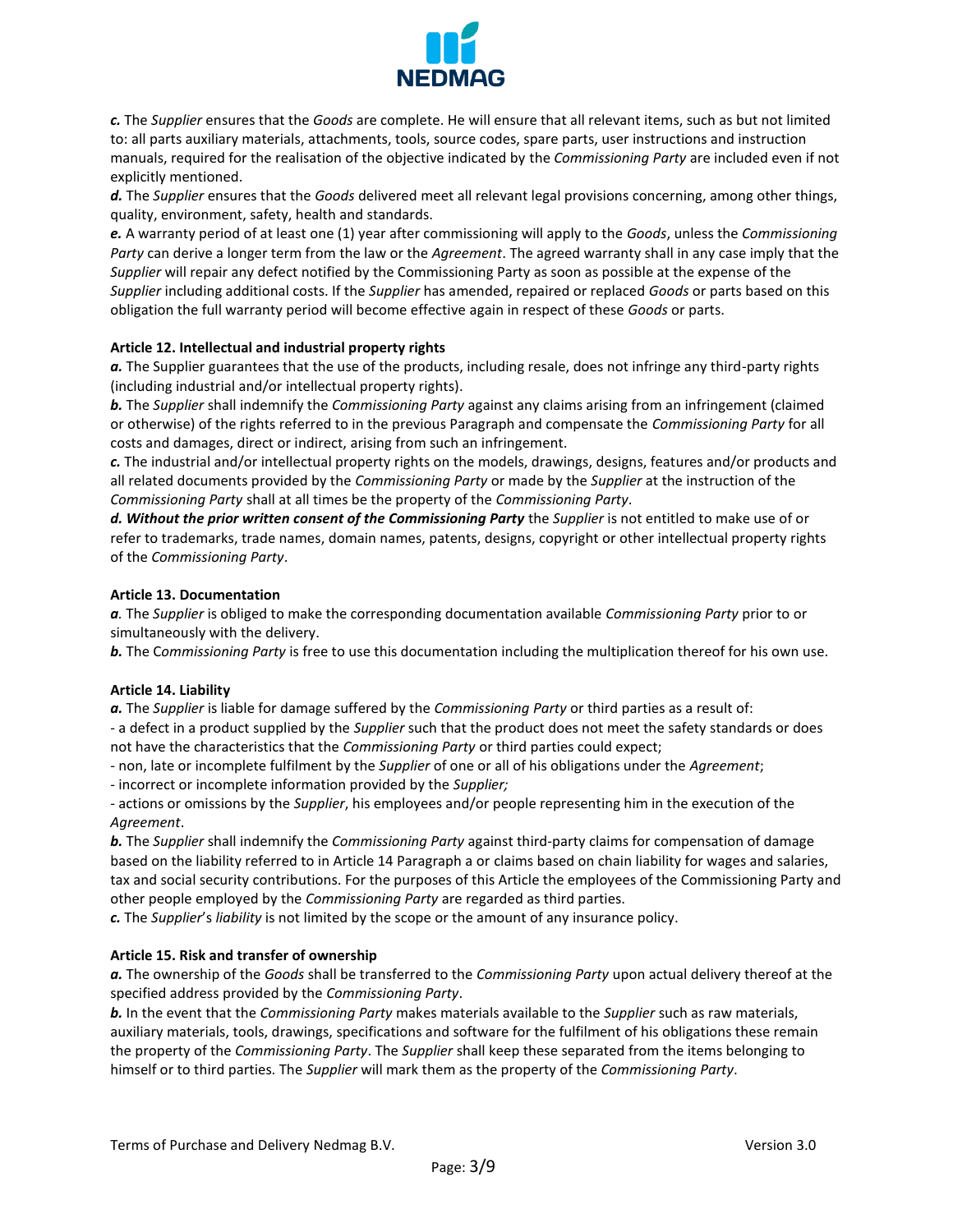

*c.* When materials such as raw materials, auxiliary materials, and software of the *Commissioning Party* are processed in *Goods* of the *Supplier* there shall be a question of a new item belonging to the *Commissioning Party*. This applies without prejudice to Article 17*f.*

*d.* The risk of the *Goods* is transferred to *Commissioning Party* when the approval of the *Goods* has taken place in accordance with Article 17 of these Terms of Purchase and Delivery.

*e.* The C*ommissioning Party* is entitled to require before payment is made in addition to or instead of the transfer of ownership that the *Supplier* gives an unconditional and irrevocable bank guarantee at his expense by a banking institution that is acceptable to the *Commissioning Party* or another provision that is adequate to the discretion of the *Commissioning Party* in order to ensure compliance with the *Supplier*'s obligations.

*f.* Notwithstanding the provisions in Paragraph a the ownership of various *Goods* to be delivered shall pass at the time of the deposit of the *Goods* or at the moment that the *Commissioning Party* requires the transfer of ownership and that precedes the actual delivery. In that case, the *Supplier* is obliged to store separately and protect the *Goods* as recognisable property of the *Commissioning Party*.

*g.* No retention of title may be made by the *Supplier* on the *Goods*. after delivery.

# **Article 16. Confidentiality and prohibition disclosure**

*a.* The *Supplier* shall keep the existence, the nature and the contents of the *Agreement* as well as any other information confidential and not disclose anything about it without the written consent from *Commissioning Party*. The *Supplier* guarantees that his personnel and any other auxiliary persons also comply with this command. *b.* The *Commissioning Party* has the right to terminate the *Agreement* without notice of default and without judicial

intervention unilaterally in whole or in part in case of breach of Paragraph a.

*c.* Termination takes place by means of a registered letter or bailiff's writ to the *Supplier*.

# **Article 17. Inspection**

*a.* Examination, inspection, control and/or testing by or on behalf of the *Commissioning Party* may take place both prior to delivery as well as during or after delivery, within a reasonable period of time.

*b. At the first request* the *Supplier* shall provide access to the *Commissioning Party* or his representative to the place of production, processing or storage. The *Supplier* shall cooperate with the inspection free of charge. *c.* If an inspection as referred to in this Article cannot take place at the intended time due to the actions of the *Supplier* or if an inspection has to be repeated the costs arising for the *Commissioning Party* shall be borne by the *Supplier*.

*d.* In the event of rejection of the delivered *Goods* the *Supplier* shall immediately arrange the repair or replacement of the delivered *Goods*. If the *Supplier* does not fulfil this obligation the Commissioning Party shall be entitled to purchase the required *Goods* from a third party or to take measures himself or through a third party and the *Supplier* shall be liable for the damage suffered by the *Commissioning Party*.

*e.* If the *Supplier* does not take back the rejected delivered *Goods* within 30 days the *Commissioning Party* has the right to return the *Goods* to the *Supplier* at his expense.

*f.* If the *Goods* regardless of the results of any examination, inspection, control and/or testing do not appear to comply with the conformity requirement the *Commissioning Party* shall retain all rights that the Law and the *Agreement* offer for this shortcoming.

# **Article 18. Packaging and shipment**

*a.* All *Goods* for which no specific requirements have been set with regard to packaging and/or shipment must be properly packed in commercial packaging suitable for transport, storage and transhipment and marked on the outside of the packaging in accordance with the instructions of the *Commissioning Party* in which case will be indicated the order number of the *Commissioning Party* the article name, the article number, the delivery date, the quantity and the name of the contact person of the *Commissioning Party*.

*b.* The *Commissioning Party* may oblige the *Supplier* to take back the packaging.

*c.* Loan packaging and packaging of which the *Commissioning Party* does not wish the property is at the expense and risk of the *Supplier* and must be picked up again by the *Supplier*. If the *Supplier* fails to do so the *Commissioning Party* has the right to return the packaging at the expense and risk of the *Supplier*.

*d.* The *Supplier* is liable for damages caused by or associated with the fact that the packaging does not comply with the provisions in the first Paragraph.

Terms of Purchase and Delivery Nedmag B.V. Version 3.0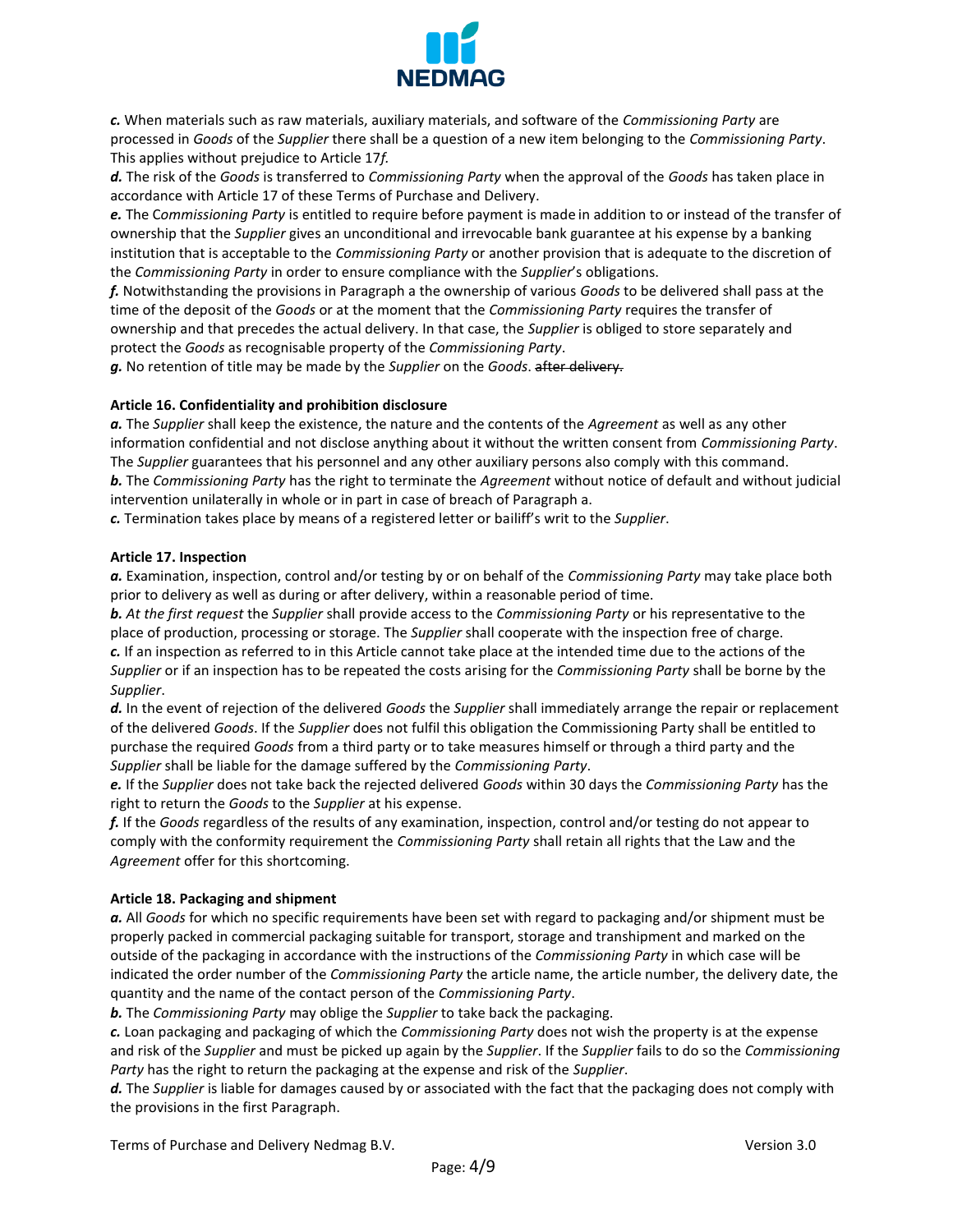

# **Article 19. Termination**

If the *Supplier* is in default under the *Agreement*, or:

- 1. is bankrupt or is in suspension of payments;
- 2. transfers his property to a third party in whole or in part;
- 3. a substantial part of the assets of the *Supplier* is seized and this attachment will not be lifted within one month after attachment;
- 4. by or on behalf of *Supplier* a person who is part of the company of the *Commissioning Party* is offered or provided a discount;

the *Commissioning Party* is entitled to:

- 1. terminate the *Agreement* unilaterally in whole or in part by means of a written notification to the *Supplier*;
- 2. suspend all payment obligations towards the *Supplier* insofar as the *Commissioning Party* has any counterclaim against the *Supplier;*
- 3. transfer the execution of the *Agreement* to third parties in whole or in part at the expense and risk of the *Supplier* all without the *Commissioning Party* being obliged to pay any compensation and without prejudice to any further rights belonging to the *Commissioning Party* including the right of the Commissioning Party to full compensation.

## **Article 20. Order, safety and environment**

*a.* The *Supplier* and his employees as well as third parties commissioned by him are obliged to comply with statutory legal health, safety and environmental regulations. Any company rules and regulations in the field of health, safety and environment of the *Commissioning Party* must also be followed observed. A copy of these rules and regulations is available free of charge for the *Supplier* on request.

*b.* By giving an offer, the *Supplier* binds itself before the order is given, either at first request of the *Commissioning Party* or on its own initiative, to provide as complete information as possible about environmentally harmful aspects of the *Goods*.

*c.* The *Supplier may* be held liable for demonstrable damage caused by or in connection with the non-compliance or failure to observe the foregoing.

### **Article 21. Insurances**

*a.* The *Supplier* is required to take out adequate insurance against his liability and risks as described in Article 14. To this end, the *Supplier* will at least adequately insure himself and keep himself insured against the risks of:

- 1. Liability towards third parties; and
- 2. Liability for professional errors.

*b.* Professional errors are understood to mean: each shortcoming, including mistakes, negligence, omissions, defaults, incorrect recommendations that a competent and careful *Supplier*, his personnel and/or subcontractors should avoid under the given circumstances with a due observance of normal attention and with normal professional knowledge and practice.

*c.* Upon request of the Commissioning Party the *Supplier* must provide (certificates of) the policies for inspection of insurances that the *Supplier* is obliged to take out on the basis of the aforementioned provisions.

*d.* Insofar as the Supplier can assert claim to a payment under an insurance contract in connection with his possible liability towards the *Commissioning Party* the *Supplier* must ensure that these payments are made directly or indirectly to the *Commissioning Party*;

to this end *Commissioning Party* may require that:

- the *Supplier* takes out the insurance contract for the *Commissioning Party*; or
- the *Supplier* transfers any possible insurance claim to the *Commissioning Party*, at the discretion of the Commissioning Party. In this case the Supplier will give the *Commissioning Party* an irrevocable power of attorney to receive a damage payment.

*e.* Insurance by the *Supplier* does not limit his liability nor joint liability of the *Commissioning Party*.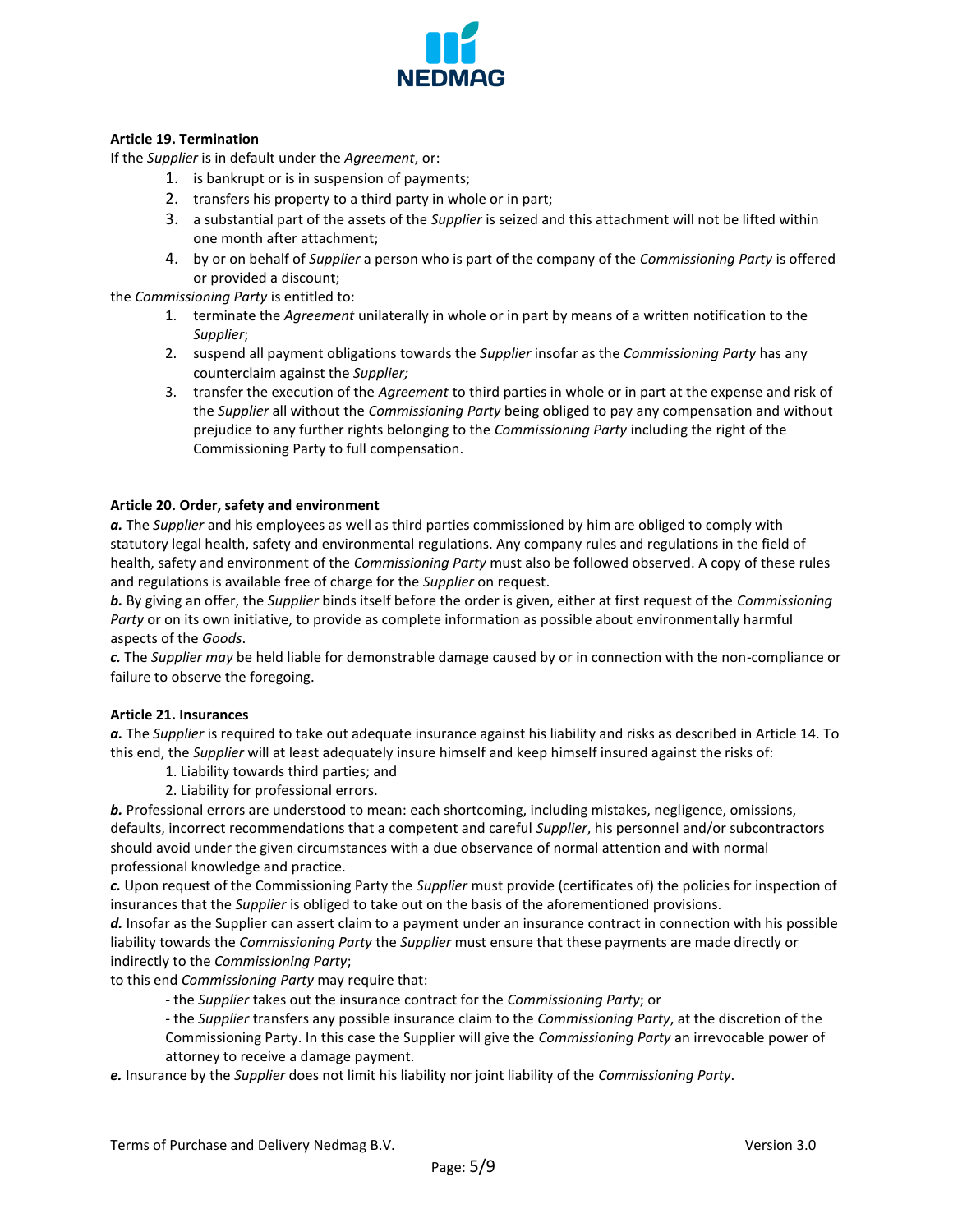

## **Article 22. Tools**

*a.* The materials, drawings, models, instructions, specifications, software, tools and any other resources made available by the *Commissioning Party* to the *Supplier* or purchased or manufactured by the *Supplier* for the *Commissioning Party* that in any way have a supporting function for the *Supplier* for the *Goods* to be delivered, remain or are owned by the *Commissioning Party* at the time of purchase or manufacture.

*b.* The *Supplier* is obliged to mark the tools referred to in the previous Paragraph as recognisable property of the *Commissioning Party* to keep them in good condition and to insure them at the expense of the *Supplier* against all risks as long as the *Supplier* acts as the Holder for the *Commissioning Party* in respect of those resources. In addition the *Supplier* will do everything to maintain the rights of the *Commissioning Party* with regard to the tools and the *Supplier* shall inform the *Commissioning Party* immediately about all that may be of interest with regard to the tools and the enforcement of the rights of the *Commissioning Party*. The tools are at the *Supplier*'s risk from the moment of delivery to the *Supplier*.

*c.* The method of using tools is entirely at the *Supplier*'s risk.

*d.* The *Supplier* makes the tools available to the *Commissioning Party* at the first request of the *Commissioning Party* yet at the latest at the time of delivery of the *Goods* to which the tools relate.

## **Article 23. Spare parts**

*a.* The *Supplier* is obliged to keep spare parts, parts, special tools and/or measuring equipment in stock for a reasonable period of time even if the production of the *Goods* has since been terminated. The *Supplier* shall inform the *Commissioning Party* on the first occasion of the termination of the production.

## **Article 24. Disputes and applicable law**

*a.* This *Agreement* and all Agreements arising from it are governed exclusively by Dutch law.

*b.* All disputes (including those which are only considered as such by one of the parties) that may arise between the parties in connection with this *Agreement* or agreements will be tried by the District Court of the Northern Netherlands, location Groningen unless the law specifically requires otherwise.

These Terms shall take effect as of 1 February 2018. From that date the Terms applicable up to that point shall expire.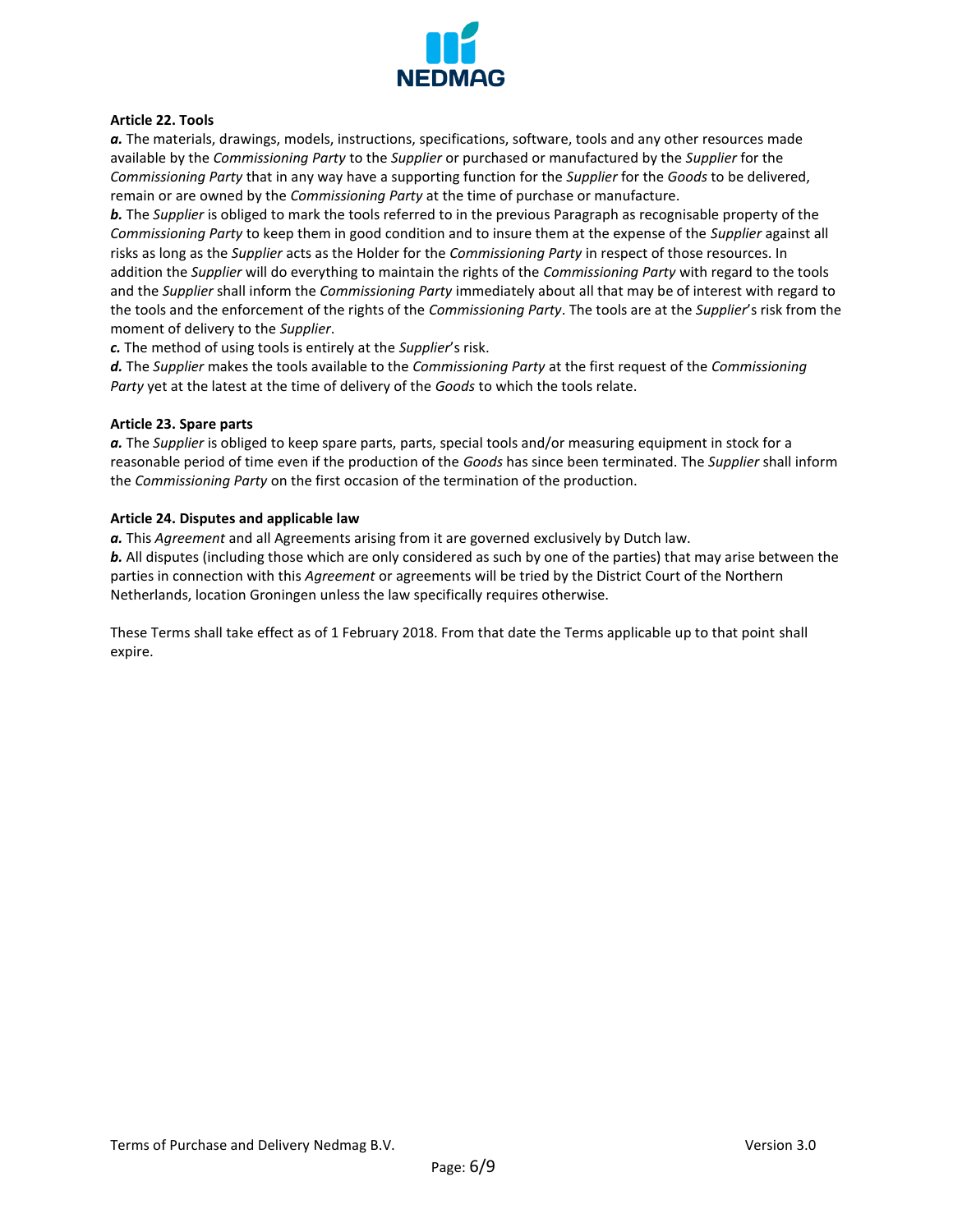

# **Additional Terms with respect to orders and the acceptance of work (belonging to the Terms and Conditions for delivering** *Goods* **and services)**

## **Article 25. Additional definitions**

The terms and expressions used in these Addition Terms of Purchase and Delivery are defined as follows:

• *materials*: *Goods* as stated in Article 15*b*, that are processed in the physical objects to be created, or are used in the execution of the work, with the exception of the *equipment* to be used;

• *equipment*: all vehicles, equipment, cranes, scaffolding and parts thereof, consumables and the like, that the *Supplier* uses in the execution of the Agreement, but with the exception of the *Goods* that must be processed in the material objects to be created.

*work: all work* other than by virtue of an employment contract with the Commissioning Party

## **Article 26. Applicability**

*a.* These Additional Terms apply to all requests, offers and *Agreements* relating to the execution of orders and/or the acceptance of work by *Supplier*.

*b.* In addition to these additional Terms, the Terms of Purchase and Delivery of the Commissioning Party (Art. 1 - 24) apply to the aforementioned requests, offers and *Agreements* unless stated otherwise in the additional Terms or by the nature of the *Goods*.

*c.* For the application of these Terms the *Supplier*'*s* personnel also include third parties engaged by the *Supplier* in the execution of the Agreement(s).

## **Article 27. Personnel,** *equipment* **and** *materials*

*a.* Any personnel commissioned by the *Supplier* to execute the Agreement shall meet the special requirements set by the *Commissioning Party* and in the absence thereof the general requirements of professional competence and expertise, such as VCA.

*b.* If at the discretion of the *Commissioning Party* there are insufficiently qualified personnel the *Commissioning Party* is entitled to order the removal of this personnel and the *Supplier* shall be obliged to replace this personnel immediately with due observance of the provisions of Paragraph a of this Article.

*c.* The *Commissioning Party* is entitled to examine and inspect all *materials* and *equipment* to be used by the *Supplier* in the execution of the Agreement and to identify personnel commissioned by the *Supplier* to execute the Agreement.

*d.* The *Supplier* shall ensure adequate supervision and management.

*e.* If requested, the *Supplier* shall use time record account or other means of inspection at the *Commissioning Party*'*s* choice to determine the hours worked by the people referred to in the first Paragraph. In the event of costplus *work*, hourly account statements must be submitted for inspection and signed for approval. A copy of these signed overviews must be added to the invoice before payment is made.

*f.* The *Commissioning Party* may refuse the people referred to in this provision access to his sites and/or buildings, or the premises, or require the *Supplier* to have them removed from those sites or from those buildings immediately if they:

- are apparently not up to the task according to the *Commissioning Party*;

- misbehave in such a way that in the opinion of the *Commissioning Party* it appears that they cannot be maintained on the premises or in the buildings;

- otherwise appear to be in breach of an obligation under the *Agreement*;
- are under the influence of alcohol or drugs.

Upon first request of the *Commissioning Party* shall arrange for a replacement immediately without delay.

## **Article 28. tools**

*a.* Insofar as not agreed otherwise in writing, the *Supplier* shall supply all tools required to carry out the *work* himself, such as personal protective equipment, safety tools, welding equipment, ladders, scaffolding, work tools and the like; these must comply sufficiently with the requirements set by law.

### **Article 29. Site and buildings of the** *Commissioning Party*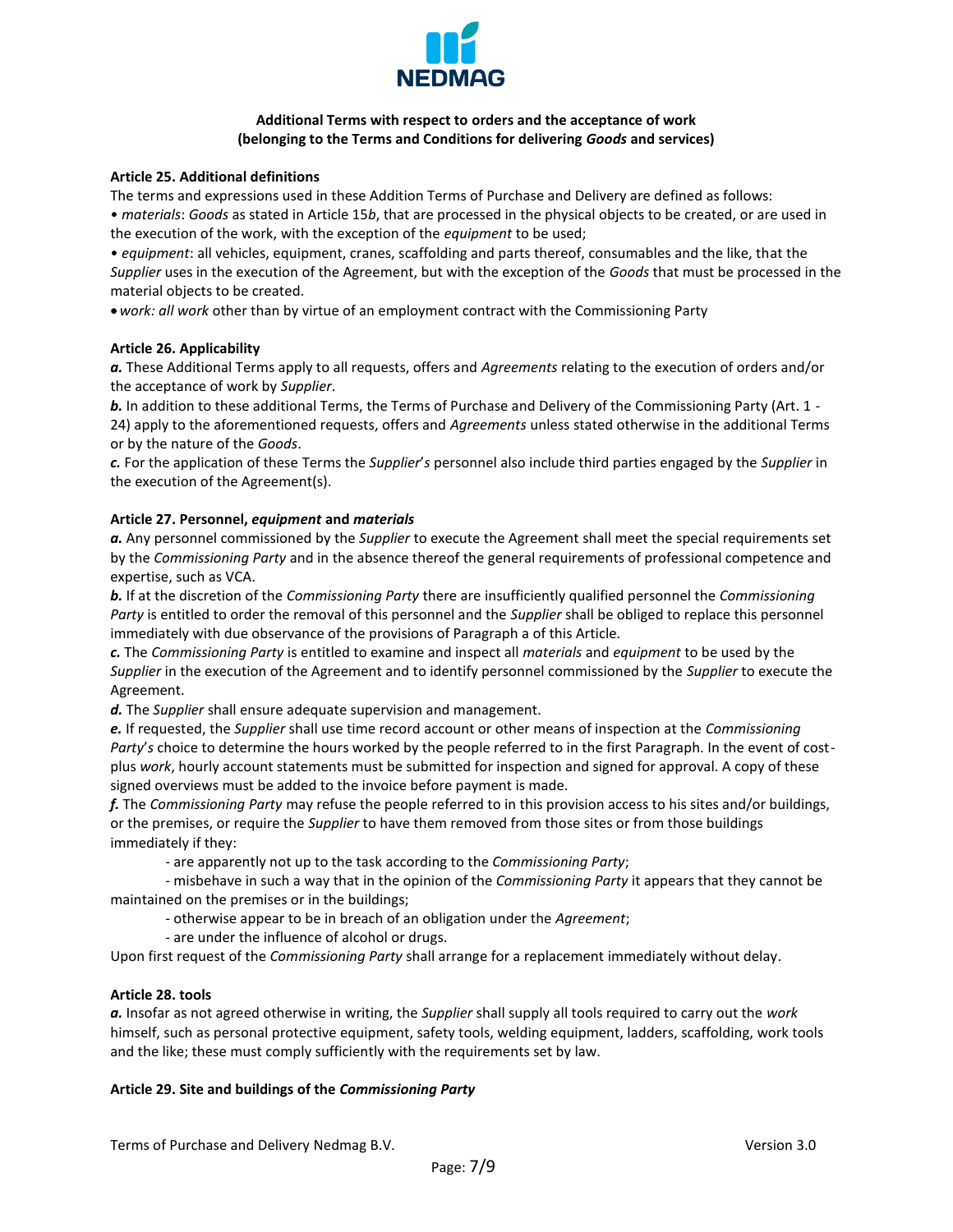

a. The *Supplier* shall inform himself before commencing the execution of the Agreement of the circumstances at the premises and in the buildings of the *Commissioning Party* where the *work* must be carried out. *b.* The costs of delay in the execution of the Agreement due to circumstances such as referred to above shall be at the expense and risk of the *Supplier*.

## **Article 30. W***ork* **at the premises/in the buildings of the** *Commissioning Party*

*a.* The *Supplier* shall ensure that his presence and the presence of his personnel on the premises and in the buildings of the *Commissioning Party* do not constitute an impediment to the undisturbed progress of the *work* of the *Commissioning Party* and third parties.

*b.* The *Supplier* and his personnel must inform themselves before commencing the execution of the Agreement of the contents of the rules and regulations applicable at the premises and in the buildings of the *Commissioning Party* among other things with respect to health, safety and environment, and behave accordingly.

### **Article 31. Payment**

*a.* The *Commissioning Party* shall pay as soon as the *work* by the *Supplier* is delivered or executed to the *Commissioning Party*'s satisfaction with due observance of what stipulated in Article 27 Paragraph e. *b.* The *Commissioning Party* shall at all times be entitled to pay the social security premiums, VAT and payroll tax due by the *Supplier* including premiums for national insurance concerning the *work* performed, for which the *Commissioning Party* as owner-builder could be jointly and severally liable pursuant to the Sequential Liability Act to the *Supplier* by payment to his blocked account within the meaning of the Sequential Liability Act. Upon first request of the *Commissioning Party* the *Supplier* shall provide a copy of the participation to the Sequential Liability Act.

*c. Without prejudice to the provisions* of the previous Paragraph the *Commissioning Party* is at any time entitled to withhold the amounts of the premiums for social insurance referred to in the previous Paragraph, VAT and payroll tax including premiums for national insurance from the contract price and pay this directly to the respective business association involved or the direct beneficiary of direct taxes on behalf of the *Supplier*.

*d.* In the cases as referred to in the Paragraphs *b and c of this Article* the *Commissioning Party* shall be discharged towards the *Supplier* by payment thereof insofar as these amounts are concerned.

### **Article 32. Fees**

*a.* Unless agreed otherwise in writing the fees agreed for the *work* include all costs incurred by the *Supplier* for an expert performance thereof, including trip and accommodation costs of the *Supplier* as well as those of the people charged with the implementation and the supervision by the *Supplier* costs of insurance, costs of the tools as referred to in Article 22 and 28, as well as the taxes and premiums due with regard to the execution by the *Supplier* excluding turnover tax.

### **Article 33. Extra work and reduced work**

*a.* The *Commissioning Party* is only obliged to pay him extra *work* commissioned in writing. The settlement of the reduced work will be determined by mutual agreement unless otherwise agreed in writing.

### **Article 34. Obligations of the** *Supplier*

*a.* The *Supplier* is responsible for carrying out the *work* to a good result independently and under his own responsibility with due observance of the prevailing regulations with respect to, among other things, safety and environment.

*b.* The *work and/or* the order must be performed properly and in accordance with the provisions of the *Agreement*, the industrial standard and the statutory obligations.

*c.* The *Supplier* must be in possession of a valid registration certificate with the business association to which he is registered and to have a location permit, as far as this is required. Upon first request of the *Commissioning Party* the *Supplier* shall show him the aforementioned documents.

*d.* The *Supplier* shall indemnify the *Commissioning Party* for liability towards third parties for failure by the *Supplier* to comply with his obligations under the Agreement or by law.

*e.* The *Supplier* will independently perform the *Agreement* according to the latest standards of technology and is also responsible for this.

Terms of Purchase and Delivery Nedmag B.V. Version 3.0